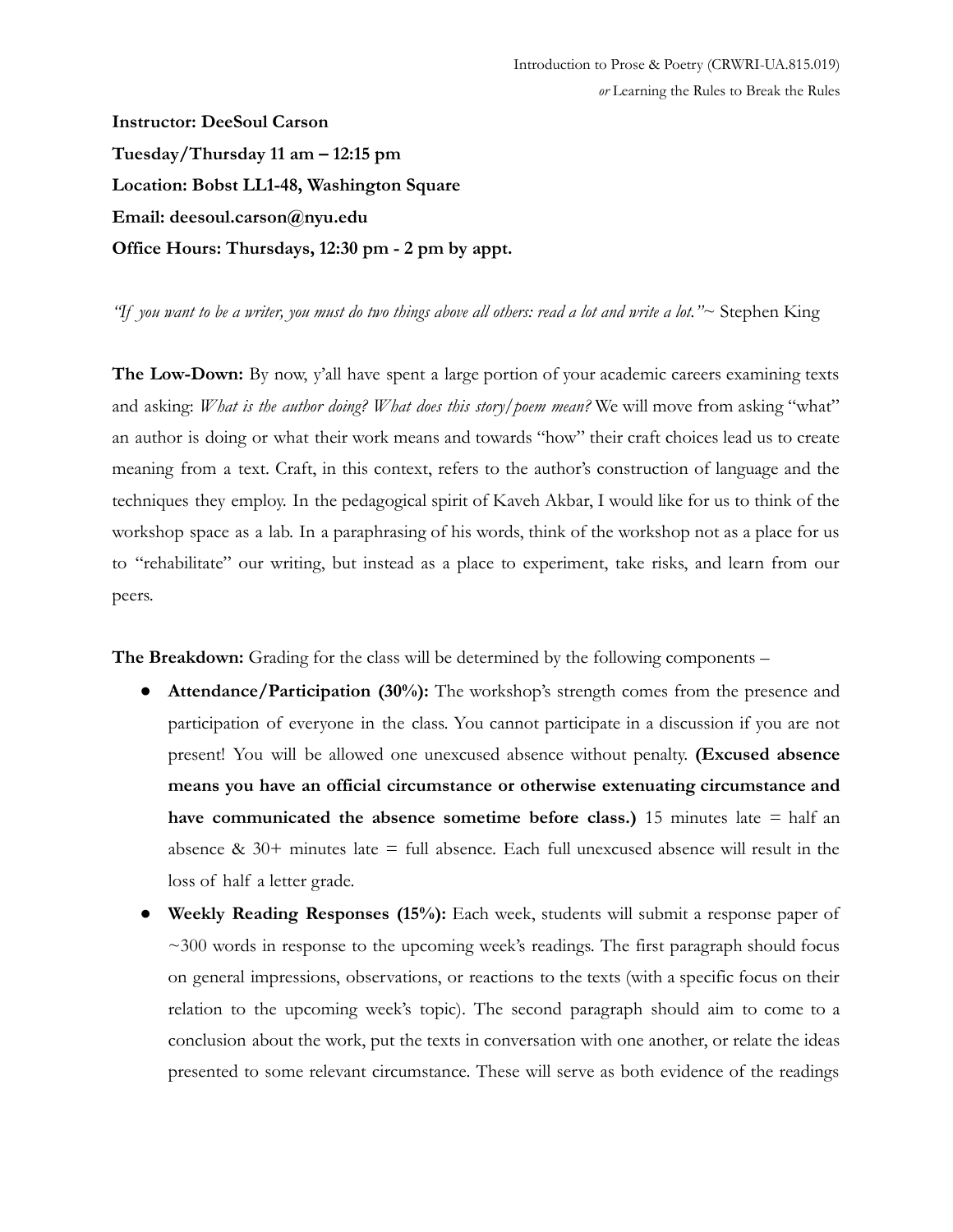having been done and preparation for craft discussion. Reading responses should be submitted via Brightspace by 11:59 PM the night before Tuesday's craft class.

- **Feedback Letters/Critique (15%):** Starting in week 2, students bring a feedback letter for each person being workshopped and notes and comments on the workshopped piece itself. The letter should be respectful and generous. Try to give positives, and then communicate what aspects may have confused you or felt unclear. Address different elements of the piece, and remember to be specific. You should email one copy to me the night before the workshop.
- **Literary Event Response Paper (15%):** Learning to write and read critically means not limiting your engagement with texts to class materials, discussions, and assignments. All students will attend one public reading (through the Creative Writing Program or other public reading) and write a one-page response. If the student is unable to attend a reading, I will give an alternative assignment. This should be submitted by 11:59 PM on 4/21.
- **Final Portfolio (25%):** The final portfolio will be a PDF with the materials in the following order: Cover page (Name, Class, Semester)  $\rightarrow$  12 Weekly Exercises  $\rightarrow$  1 Revised poem + Revision Letter  $\rightarrow$  1 Revised Short Story + Revision Letter. Each weekly exercise should be titled and specify which weekly exercise it was. Ex. [Exercise title] (Weekly Exercise #1).
	- **○ Workshop Revisions:** Included with the portfolio should be letters outlining which revisions were made based on feedback, as well as suggestions you did not incorporate, along with your reasoning for both. You should be able to explain the choices you end up making regarding your work.
	- **○ Weekly Exercises:** Every week (excluding the week before Spring Break & the final week of our classes together), I will give students a writing exercise to do in their own time. Poems do not have a specified length (unless otherwise noted), but fiction exercises should be between 1 - 2 pages.

**Workshop & Etiquette:** Each student will workshop 2 short stories & 3 poems. These pieces can expand from the exercises given in class, although they do not have to. Students will bring copies of their work for everyone in the class **a WEEK in advance** for their workshop. For the first fiction workshop, the students will bring their work to the class immediately preceding their workshop. The pieces should have titles, and the header should include the author's name, the semester season and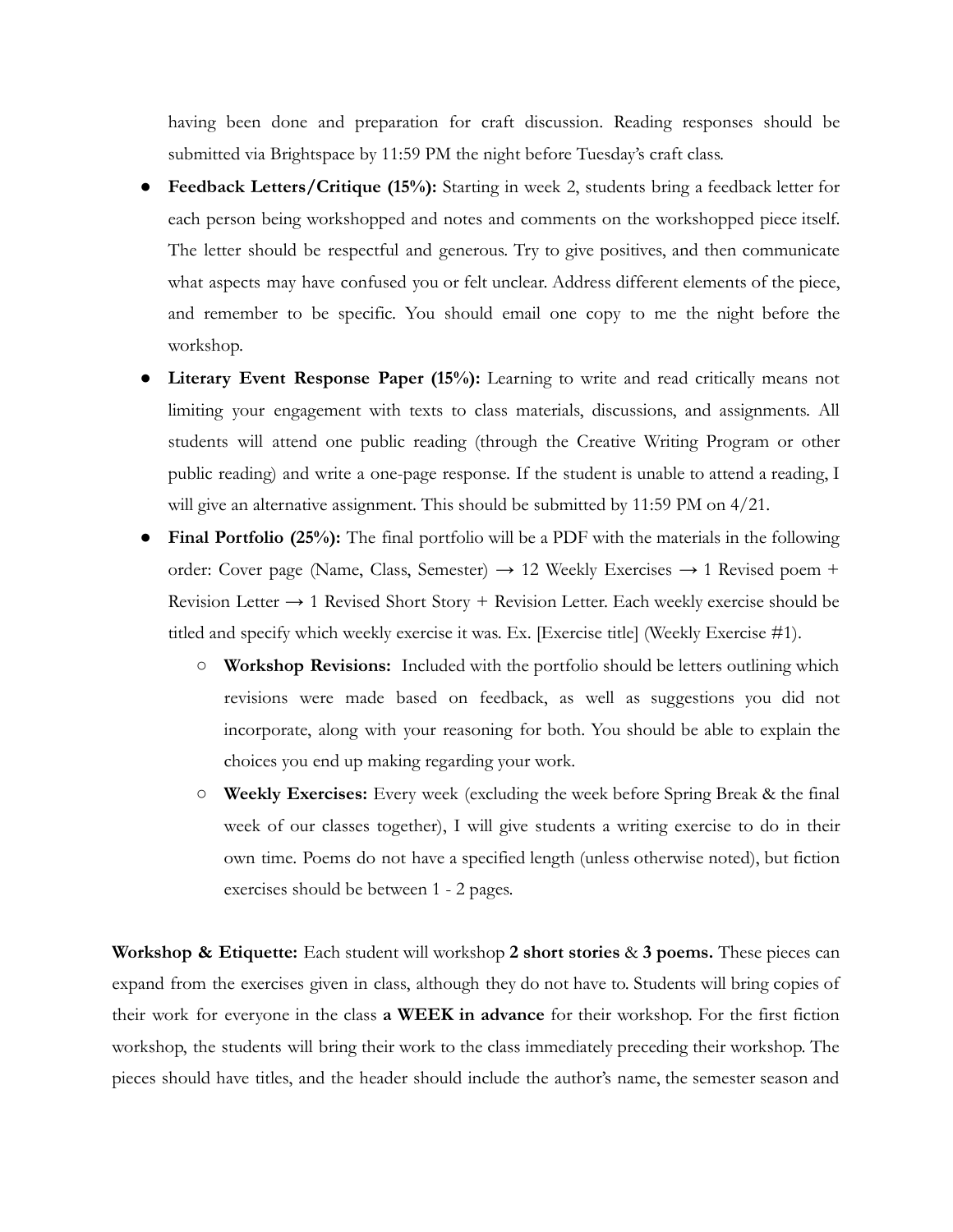year (Spring 2022), and the date of the workshop. Fiction should be 5 - 15 pages, double spaced, 12 pt font, Times New Roman. Poetry does not have a specified length but should be in Times New Roman or Garamond.

Since we will all be coming from different writing backgrounds, there will be an expectation of respect and generosity of feedback. The author will not participate in discussing their work but can address any questions posed at the end. There will be more on this when we go into workshops, but there will be an emphasis on **descriptive criticism.**

**Conferences:** Students will meet with me for office hours at least **two times** during the semester (once before spring break, once after). Office hour slots will be 15 min each. Students should come to meetings with detailed questions, topics for discussion, or pieces they would like to discuss.

**Plagiarism:** Plagiarism will not be tolerated. Period. I find that you have plagiarised, I will have to report it to the department. Let's not get there.

**Disability Disclosure Statement:** Academic accommodations are available to any student with a chronic, psychological, visual, mobility, learning disability, or who is deaf or hard of hearing. Students should please register with the Moses Center for Students with Disabilities at 212-998-4980.

NYU's Henry and Lucy Moses Center for Students with Disabilities 726 Broadway, 2nd Floor New York, NY 10003-6675 Telephone: 212-998-4980 Voice/TTY Fax: 212-995-4114 Web site: <http://www.nyu.edu/csd>

**Student Wellness Policy:** Unless we see explicit evidence in the workshop that the speaker of a work is the writer themselves, we assume the speaker is fictional. However, certain content relating to murder, depression, suicide, sexual assault, or severe mental distress, such as seems to be a possible cry for help, will likely prompt the instructor's attention. Please send an email putting this work in context before submitting work, especially for workshop, that may be interpreted as such. If you feel you need someone to talk to at any point in the semester, please feel safe to reach out to me, and I can guide you to the NYU Wellness Center.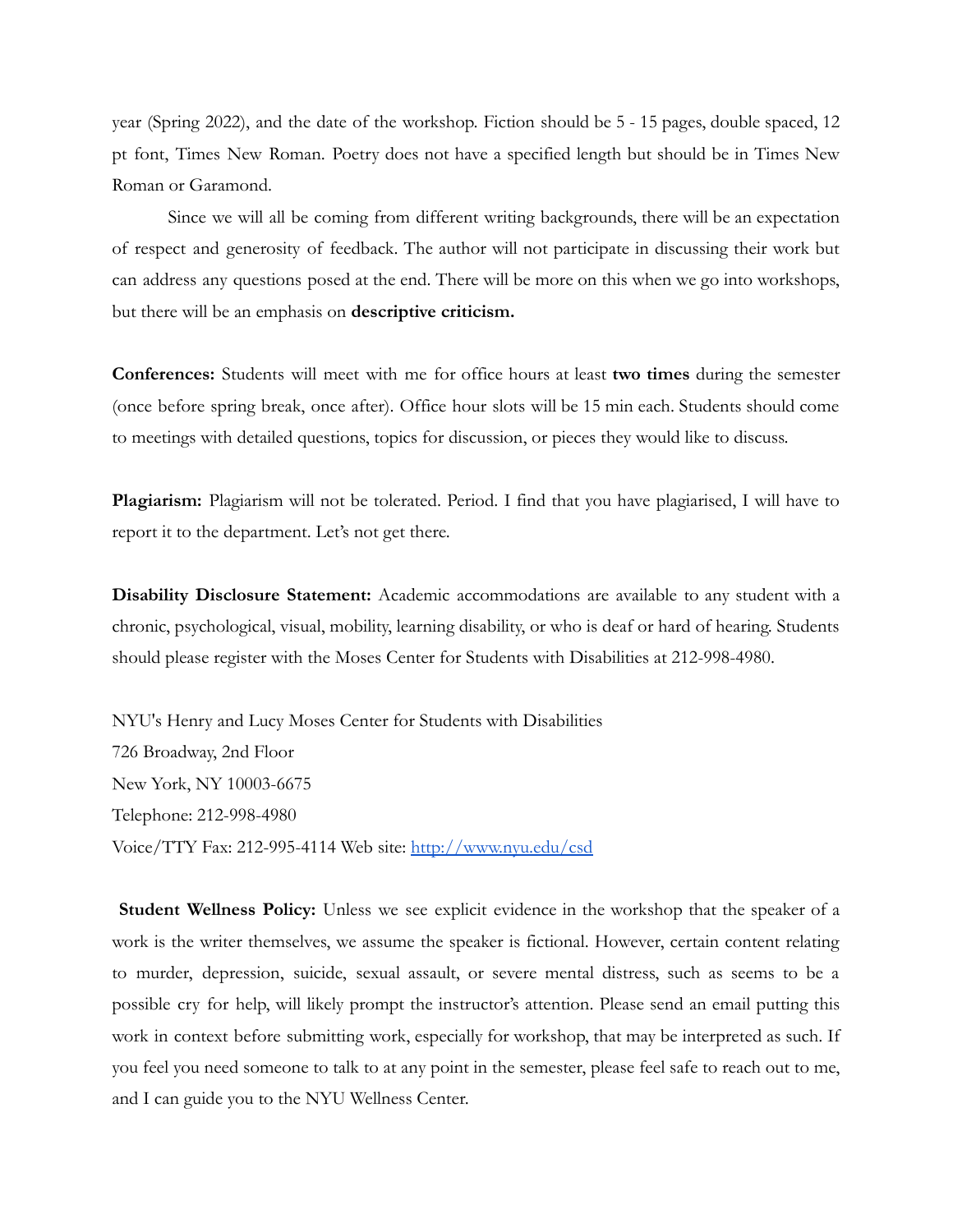Schedule: Tuesday Classes will be "craft" classes dedicated to discussing the readings for the week concerning the week's focus. Thursday classes will be "workshop" classes devoted to workshopping the work of your peers. Unless otherwise specified, I will provide the materials for reading via Brightspace.

#### **PART 1: FICTION**

#### **Week One: Who We Are, Why We're Here - Intros and Logistics**

- T, Jan 25th Introductions, Go Over Syllabus, Assign Workshop Groups, Logistics *Reading:* "The Nature and Aim of Fiction" by FlanneryO'Connor
- Th, Jan 27th *Readings:* " The Tell-Tale Heart" (Poe), "Bullet in the Brain" (Wolff)

### **Week Two: Putting Us There - Scene**

T, Feb 1st *Readings:* "Reunion" (Cheever), "No One's a Mystery" (Tallent), "How to Write the Perfect Scene…" from Masterclass *Due:* Reading response #1. Group A distributes stories.

# Th, Feb 3rd Workshop Group A

*Due:* Feedback letters for Group A. Group B distributes stories.

# **Week Three: Who are you, really? - Character**

T, Feb 8th *Readings:* "The Night Rhonda Ferguson Was Killed" (Jones), "Blue Roses" (Hwang), Creating a Scene (Baxter) *Due:* Reading response #2.

Th, Feb 10th Workshop Group B *Due:* Feedback letters for Group B. Group C distributes stories.

# **Week Four: Point A → Point B - Plot**

- T, Feb 15th *Readings:* "Sea Oak" (Saunders), "Super-Frog Saves Tokyo" (Murakami) *Due:* Reading response #3.
- Th, Feb 17th Workshop Group C *Due:* Feedback letters for Group C. Group A distributes stories.

# **Week Five: A Matter of Perspective - POV**

- T, Feb 22nd *Readings:* "Black Box" (Egan), "Hwang's Billion Brilliant Daughters" (Kim), "Sonny's Blues" (Baldwin), "Points of View In Fiction Writing" (Jericho Writers) *Due:* Reading response #4.
- Th, Feb 24th Workshop Group A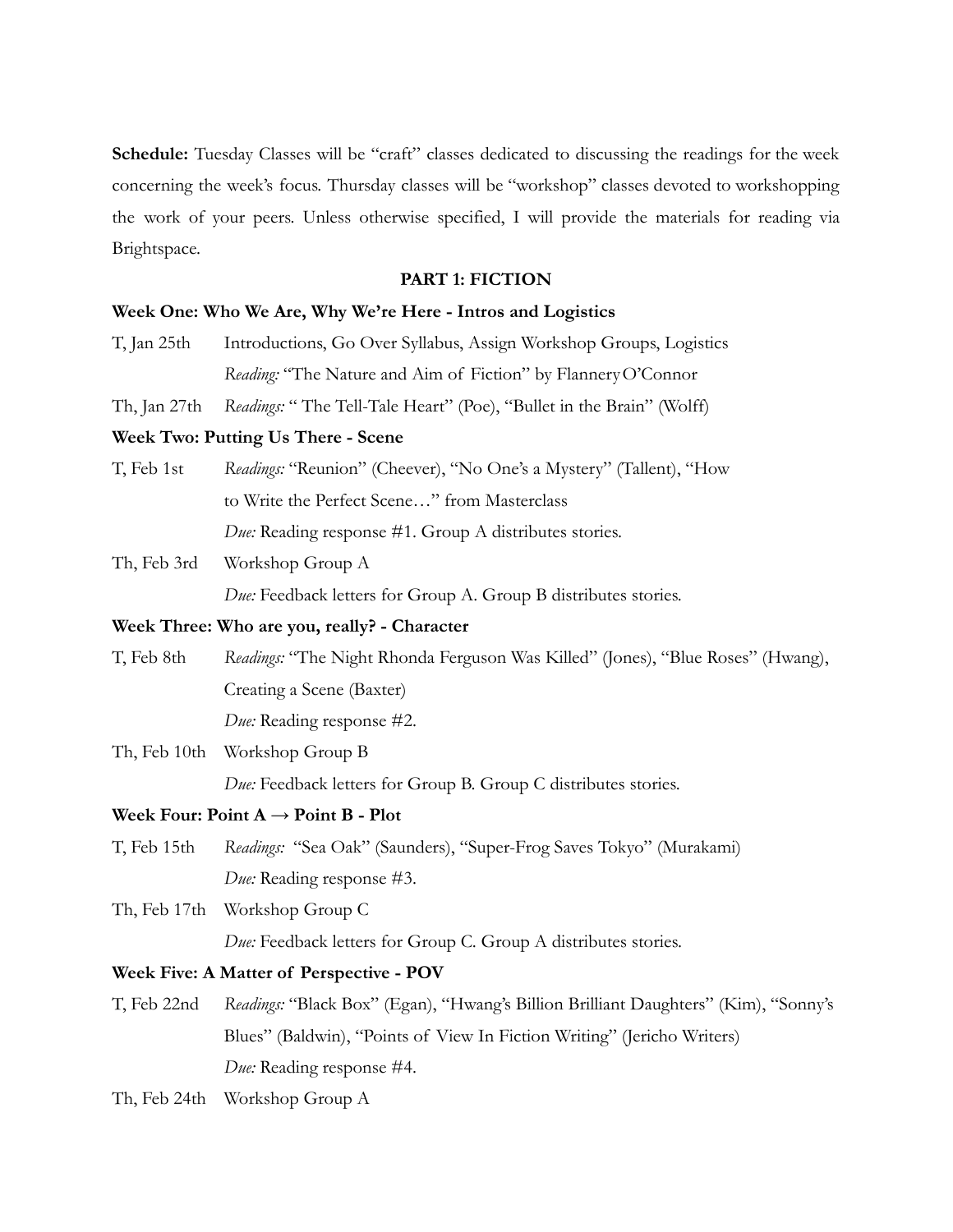*Due:* Feedback letters for Group A. Group B distributes stories.

# **Week Six: Talk that Talk - Dialogue**

- T, Mar 1st *Readings:* "A Shop" (So), "Our Native Language is Dialogue" (Stein) "How to Write Dialogue in Fiction" (Jericho Writers) *Due:* Reading response #5.
- Th, Mar 3rd Workshop Group B *Due:* Feedback letters for Group B. Group C distributes stories.

#### **Week Seven: Setting the Scene - Showing Vs. Telling**

- T, Mar 8th *Readings:* "The Lottery" (Jackson), "A Temporary Matter" (Lahiri) *Due:* Reading response #6.
- Th, Mar 10th Workshop Group C

*Due:* Feedback letters for Group C. Group A distributes poems.

# **SPRING BREAK**

# **PART 2: POETRY**

# **Week Eight: Writing How You Talk - Voice**

- T, Mar 22nd *Readings:* Sarah Kay on Spoken Word (Ted Talk), "The Electric Slide Is Not A Dance, Man!" (Olayiwola), "landless acknowledgment" (Marshall) "Poem" (O'Hara) "Full Moon" (Tu Fu, Trans. by Kenneth Rexroth) *Due:* Reading response #7.
- Th, Mar 24th Workshop Group A *Due:* Feedback letters for Group A. Group B distribute poems.

#### **Week Nine: A Thousand Words - Image**

- T, Mar 29th *Readings:* "Writing & Knowing" from *The Poet's Companion,* "The Wooden Overcoat" (Barot), "Artifact" (Emerson), "Apparation of Knives" (Smith), "Electrons" (Madievsky), "Indigo" (Bass) *Due:* Reading response #8.
- Th, Mar 31st Workshop Group B *Due:* Feedback letters for Group B. Group A distribute poems.

#### **Week Ten: Breaking It Apart - The Line**

T, Apr 5th *Readings:* "Bag of Mice" (Flynn), "Reverse:A Lynching" (Elkins), "The Committee Weighs In" (Cohen), "we real cool" (Brooks), "this is just to say" (Williams), "Why